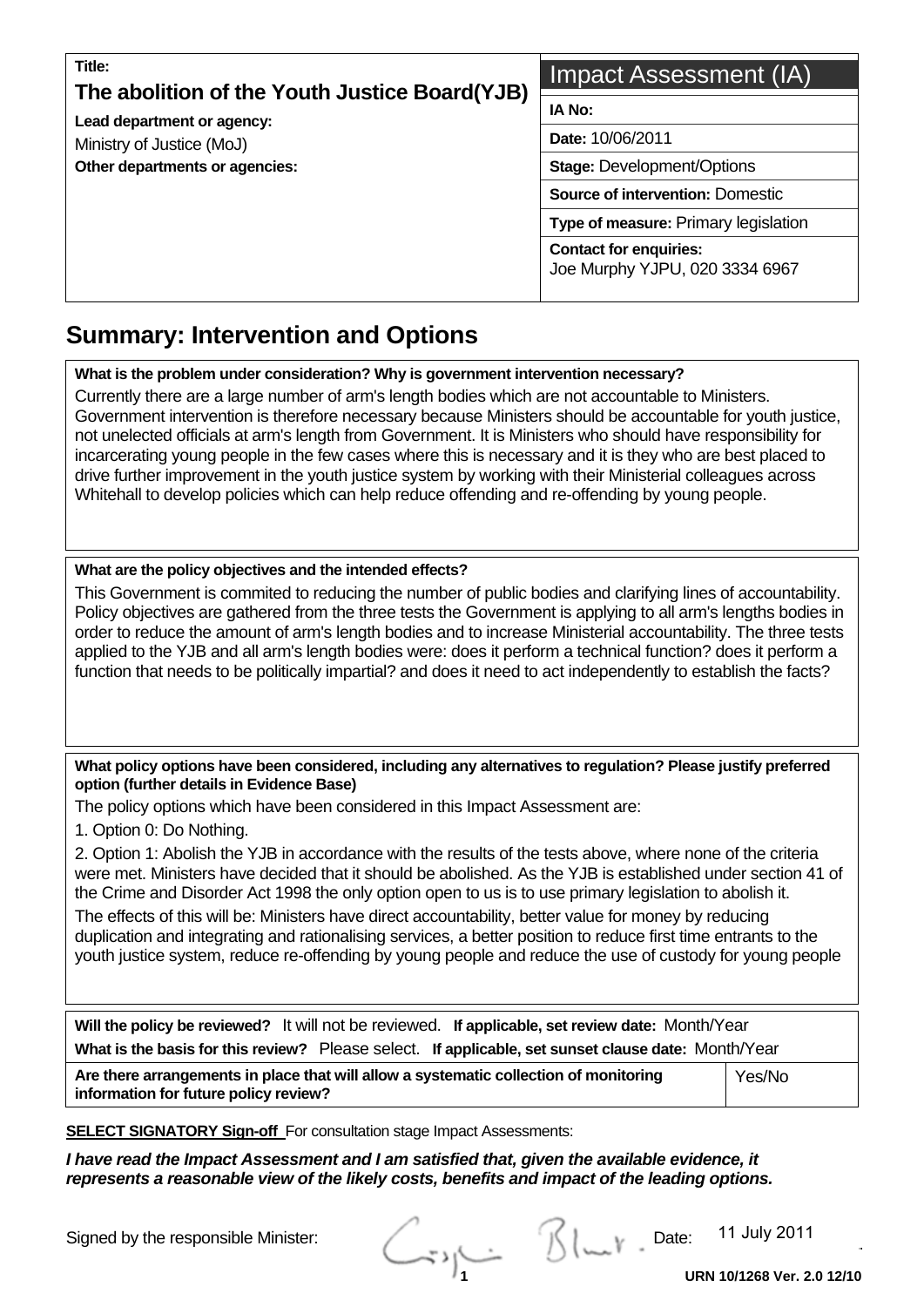# **Summary: Analysis and Evidence Policy Option 1**

### **Description:**

The abolition of the YJB

| <b>Price Base</b><br><b>PV Base</b>                                                                                                                                                                                                                                                                                                                                                                                                                                                                                                                                                                                                                                                                                                                           |      |                  | <b>Time Period</b>                                         |                                  | Net Benefit (Present Value (PV)) (£m) |                                                              |                          |                                              |  |  |  |  |  |  |  |           |
|---------------------------------------------------------------------------------------------------------------------------------------------------------------------------------------------------------------------------------------------------------------------------------------------------------------------------------------------------------------------------------------------------------------------------------------------------------------------------------------------------------------------------------------------------------------------------------------------------------------------------------------------------------------------------------------------------------------------------------------------------------------|------|------------------|------------------------------------------------------------|----------------------------------|---------------------------------------|--------------------------------------------------------------|--------------------------|----------------------------------------------|--|--|--|--|--|--|--|-----------|
| Year                                                                                                                                                                                                                                                                                                                                                                                                                                                                                                                                                                                                                                                                                                                                                          | Year |                  | Years                                                      | Low: Optional                    | <b>High: Optional</b>                 |                                                              | <b>Best Estimate: NA</b> |                                              |  |  |  |  |  |  |  |           |
| COSTS (£m)                                                                                                                                                                                                                                                                                                                                                                                                                                                                                                                                                                                                                                                                                                                                                    |      |                  | (Constant Price)                                           | <b>Total Transition</b><br>Years |                                       | <b>Average Annual</b><br>(excl. Transition) (Constant Price) |                          | <b>Total Cost</b><br>(Present Value)         |  |  |  |  |  |  |  |           |
| Low                                                                                                                                                                                                                                                                                                                                                                                                                                                                                                                                                                                                                                                                                                                                                           |      |                  | <b>TBC</b>                                                 |                                  | Optional                              |                                                              |                          |                                              |  |  |  |  |  |  |  | <b>NA</b> |
| High                                                                                                                                                                                                                                                                                                                                                                                                                                                                                                                                                                                                                                                                                                                                                          |      |                  | <b>NA</b>                                                  |                                  |                                       | Optional                                                     |                          |                                              |  |  |  |  |  |  |  |           |
| <b>Best Estimate</b>                                                                                                                                                                                                                                                                                                                                                                                                                                                                                                                                                                                                                                                                                                                                          |      |                  |                                                            |                                  |                                       |                                                              |                          |                                              |  |  |  |  |  |  |  |           |
| Description and scale of key monetised costs by 'main affected groups'<br>The transition process itself will incur some costs. The MoJ and the YJB are working together to identify the<br>extent of the costs involved in the transition process                                                                                                                                                                                                                                                                                                                                                                                                                                                                                                             |      |                  |                                                            |                                  |                                       |                                                              |                          |                                              |  |  |  |  |  |  |  |           |
| N/A                                                                                                                                                                                                                                                                                                                                                                                                                                                                                                                                                                                                                                                                                                                                                           |      |                  | Other key non-monetised costs by 'main affected groups'    |                                  |                                       |                                                              |                          |                                              |  |  |  |  |  |  |  |           |
| <b>BENEFITS (£m)</b>                                                                                                                                                                                                                                                                                                                                                                                                                                                                                                                                                                                                                                                                                                                                          |      |                  | <b>Total Transition</b><br>(Constant Price)                | Years                            |                                       | <b>Average Annual</b><br>(excl. Transition) (Constant Price) |                          | <b>Total Benefit</b><br>(Present Value)      |  |  |  |  |  |  |  |           |
| Low                                                                                                                                                                                                                                                                                                                                                                                                                                                                                                                                                                                                                                                                                                                                                           |      |                  | Optional                                                   |                                  |                                       | Optional                                                     |                          | <b>Optional</b>                              |  |  |  |  |  |  |  |           |
| High                                                                                                                                                                                                                                                                                                                                                                                                                                                                                                                                                                                                                                                                                                                                                          |      |                  | Optional                                                   |                                  | Optional                              |                                                              |                          | <b>Optional</b>                              |  |  |  |  |  |  |  |           |
| <b>Best Estimate</b>                                                                                                                                                                                                                                                                                                                                                                                                                                                                                                                                                                                                                                                                                                                                          |      |                  |                                                            |                                  | £250,000                              |                                                              |                          |                                              |  |  |  |  |  |  |  |           |
| Description and scale of key monetised benefits by 'main affected groups'<br>We estimate that the abolition of the YJB will save approx £250,000 per annum. We have estimated that<br>this saving comes from the direct costs of the board and board members (see YJB Annual Report &<br>Accounts 2010). YJB's main SR operational savings are predicated on being realised regardless of the<br>abolition. The YJB anticipate saving approx £6m operating costs by 2014-15 part of their planning<br>assumptions.                                                                                                                                                                                                                                            |      |                  |                                                            |                                  |                                       |                                                              |                          |                                              |  |  |  |  |  |  |  |           |
|                                                                                                                                                                                                                                                                                                                                                                                                                                                                                                                                                                                                                                                                                                                                                               |      |                  | Other key non-monetised benefits by 'main affected groups' |                                  |                                       |                                                              |                          |                                              |  |  |  |  |  |  |  |           |
| We consider that giving Ministers direct accountability for youth justice will support the delivery of better<br>outcomes and better value for money. Ministers feel that it is no longer necessary to have an independent<br>agency to deliver the functions of the YJB and that they are best placed to lead further reductions in first<br>time entrants to the youth justice system, further reductions in re-offending by young people and reductions<br>in the use of custody for young people.                                                                                                                                                                                                                                                         |      |                  |                                                            |                                  |                                       |                                                              |                          |                                              |  |  |  |  |  |  |  |           |
| Key assumptions/sensitivities/risks<br>Discount rate (%)                                                                                                                                                                                                                                                                                                                                                                                                                                                                                                                                                                                                                                                                                                      |      |                  |                                                            |                                  |                                       |                                                              |                          |                                              |  |  |  |  |  |  |  |           |
| We are assuming that the YJB role will be undertaken within a dedicated organisation in the department's<br>Policy Group. That Youth Justice will have clear and visible leadership within the MoJ, be funded<br>appropriately and maintain a level of visibility and focus within the MoJ. We are assuming that the functions<br>formerly performed by the YJB will not be subsumed into NOMS and we will continue to operate a distinct<br>policy for youth justice.<br>We are aware of concerns about safeguarding the distinct focus on youth justice so that it is not subsumed<br>into the adult justice system. We are also aware of concerns around leadership of the new arrangements<br>and the maintenance of the skills and expertise of the YJB. |      |                  |                                                            |                                  |                                       |                                                              |                          |                                              |  |  |  |  |  |  |  |           |
| Costs:                                                                                                                                                                                                                                                                                                                                                                                                                                                                                                                                                                                                                                                                                                                                                        |      | <b>Benefits:</b> | Direct impact on business (Equivalent Annual) £m):         | Net:                             |                                       | In scope of OIOO?<br>No                                      |                          | <b>Measure qualifies as</b><br><b>IN/OUT</b> |  |  |  |  |  |  |  |           |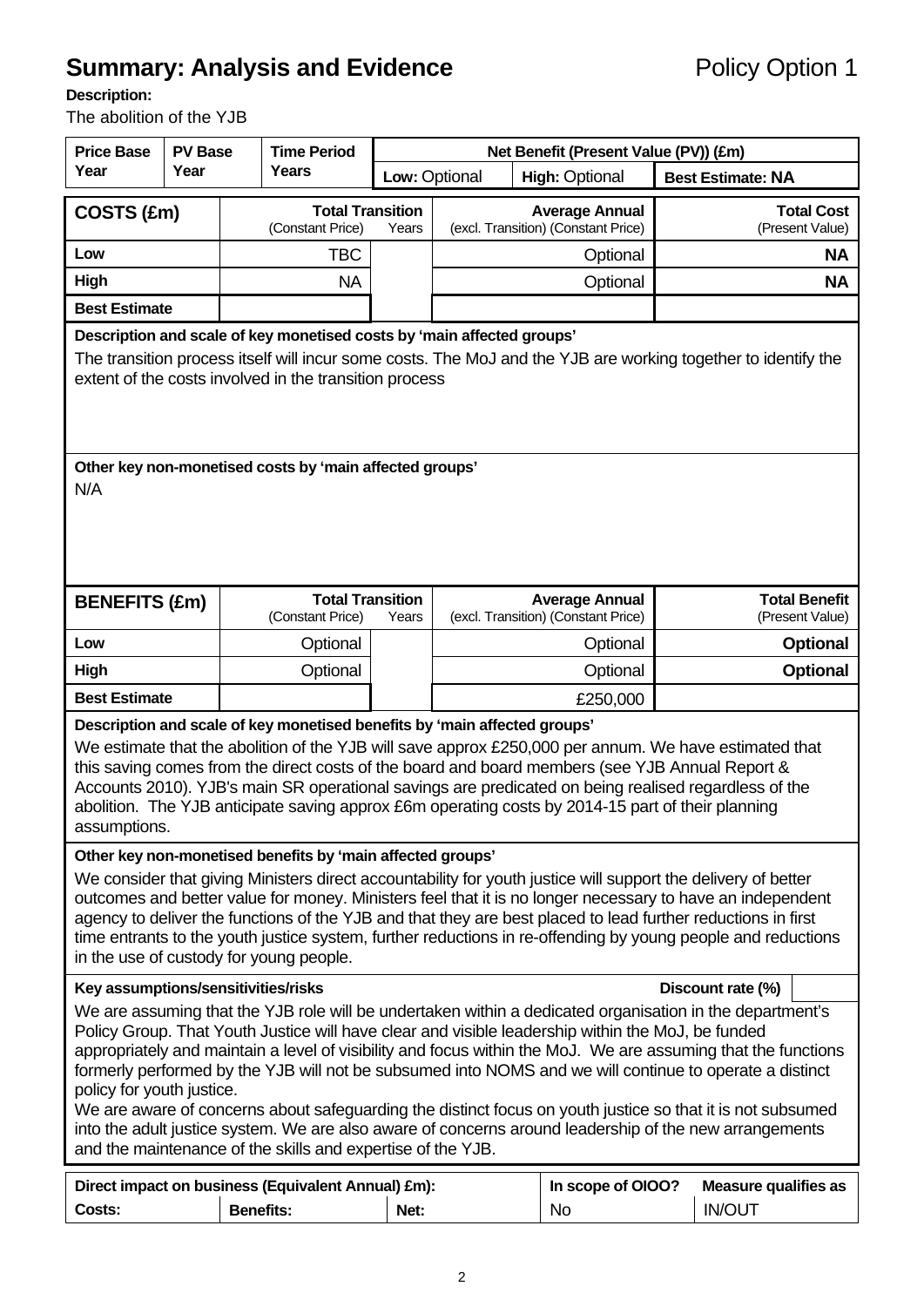# **Enforcement, Implementation and Wider Impacts**

| What is the geographic coverage of the policy/option?                                                                     | <b>England and Wales</b> |      |                                        |                  |  |  |
|---------------------------------------------------------------------------------------------------------------------------|--------------------------|------|----------------------------------------|------------------|--|--|
| From what date will the policy be implemented?                                                                            |                          |      | April 2012                             |                  |  |  |
| Which organisation(s) will enforce the policy?                                                                            |                          |      | MoJ                                    |                  |  |  |
| What is the annual change in enforcement cost $(\text{Em})$ ?                                                             |                          |      |                                        |                  |  |  |
| Does enforcement comply with Hampton principles?                                                                          |                          | No.  |                                        |                  |  |  |
| Does implementation go beyond minimum EU requirements?                                                                    |                          | No.  |                                        |                  |  |  |
| What is the CO <sub>2</sub> equivalent change in greenhouse gas emissions?<br>(Million tonnes CO <sub>2</sub> equivalent) | Traded:<br>Non-traded:   |      |                                        |                  |  |  |
| Does the proposal have an impact on competition?                                                                          | No.                      |      |                                        |                  |  |  |
| What proportion (%) of Total PV costs/benefits is directly attributable to<br>primary legislation, if applicable?         | Costs:                   |      |                                        | <b>Benefits:</b> |  |  |
| Distribution of annual cost (%) by organisation size<br>(excl. Transition) (Constant Price)                               | <b>Micro</b>             | < 20 | <b>Small</b><br><b>Medium</b><br>Large |                  |  |  |
| Are any of these organisations exempt?                                                                                    | Yes/No                   |      | Yes/No                                 | Yes/No           |  |  |

# **Specific Impact Tests: Checklist**

l

Set out in the table below where information on any SITs undertaken as part of the analysis of the policy options can be found in the evidence base. For guidance on how to complete each test, double-click on the link for the guidance provided by the relevant department.

Please note this checklist is not intended to list each and every statutory consideration that departments should take into account when deciding which policy option to follow. It is the responsibility of departments to make sure that their duties are complied with.

| Does your policy option/proposal have an impact on?                        | Impact         | Page ref<br>within IA |
|----------------------------------------------------------------------------|----------------|-----------------------|
| Statutory equality duties <sup>1</sup>                                     | Yes            |                       |
| <b>Statutory Equality Duties Impact Test guidance</b>                      |                |                       |
| <b>Economic impacts</b>                                                    |                |                       |
| Competition Competition Assessment Impact Test guidance                    | No.            | 7                     |
| Small firms Small Firms Impact Test guidance                               | <b>No</b>      | 7                     |
| <b>Environmental impacts</b>                                               |                |                       |
| Greenhouse gas assessment Greenhouse Gas Assessment Impact Test guidance   | No.            | 7                     |
| Wider environmental issues Wider Environmental Issues Impact Test guidance | <b>No</b>      |                       |
| <b>Social impacts</b>                                                      |                |                       |
| Health and well-being Health and Well-being Impact Test guidance           | No.            | 8                     |
| Human rights Human Rights Impact Test guidance                             | N <sub>o</sub> | 8                     |
| Justice system Justice Impact Test guidance                                | No.            | 8                     |
| Rural proofing Rural Proofing Impact Test guidance                         | <b>No</b>      | 8                     |
| Sustainable development<br>Sustainable Development Impact Test guidance    | N <sub>o</sub> | 8                     |

 $1$  Public bodies including Whitehall departments are required to consider the impact of their policies and measures on race, disability and gender. It is intended to extend this consideration requirement under the Equality Act 2010 to cover age, sexual orientation, religion or belief and gender reassignment from April 2011 (to Great Britain only). The Toolkit provides advice on statutory equality duties for public authorities with a remit in Northern Ireland.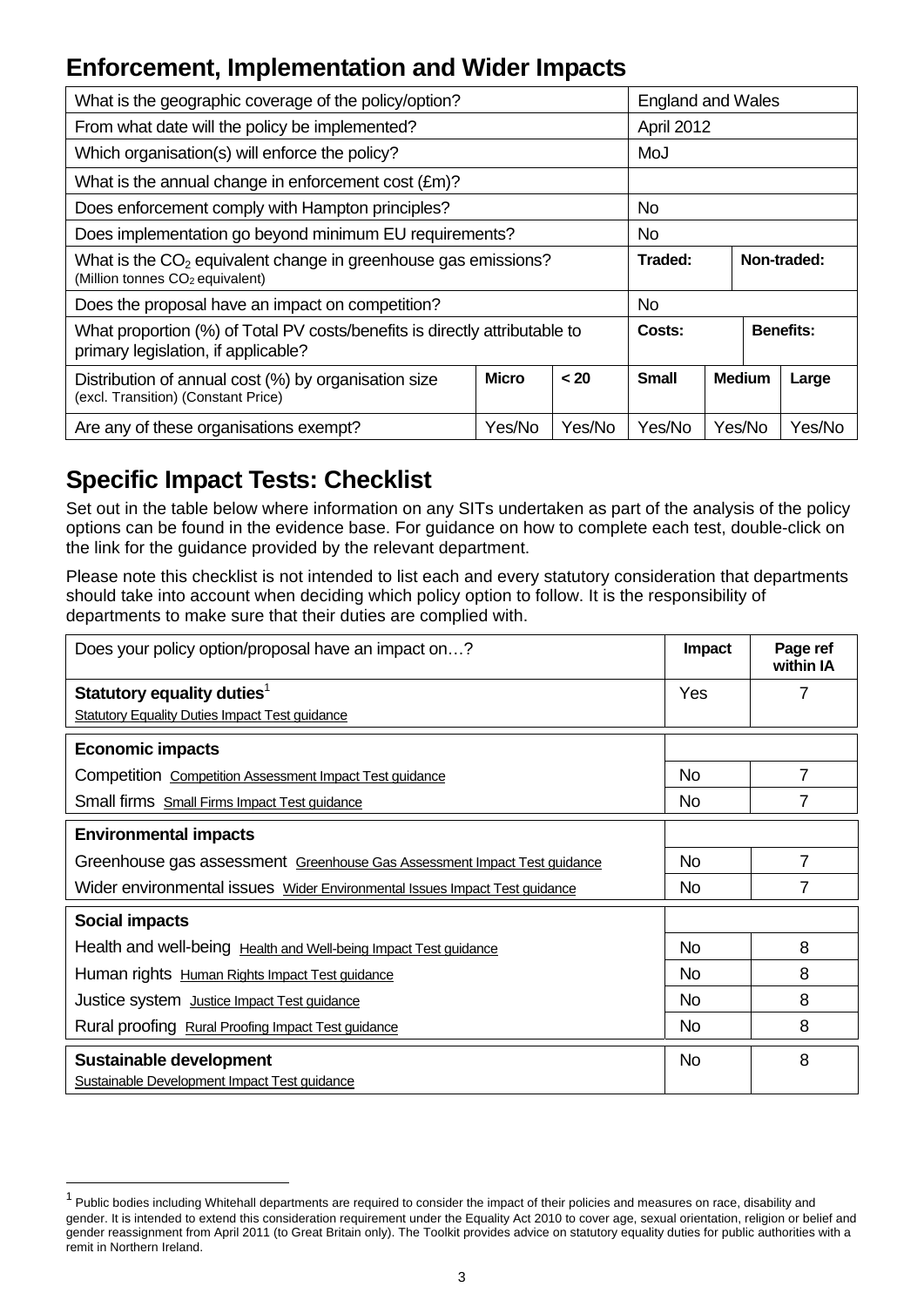# **Evidence Base (for summary sheets) – Notes**

Use this space to set out the relevant references, evidence, analysis and detailed narrative from which you have generated your policy options or proposal. Please fill in **References** section.

#### **References**

Include the links to relevant legislation and publications, such as public impact assessments of earlier stages (e.g. Consultation, Final, Enactment) and those of the matching IN or OUTs measures.

| No. | <b>Legislation or publication</b>                                                                                                                     |
|-----|-------------------------------------------------------------------------------------------------------------------------------------------------------|
|     | MoJ's Green Paper consultation 'Breaking the Cycle: Effective Punishment, Rehabilitation<br>and Sentencing of Offenders', published in December 2010. |
|     |                                                                                                                                                       |
|     |                                                                                                                                                       |
|     |                                                                                                                                                       |
| 4   |                                                                                                                                                       |

**+ Add another row** 

#### **Evidence Base**

Ensure that the information in this section provides clear evidence of the information provided in the summary pages of this form (recommended maximum of 30 pages). Complete the **Annual profile of monetised costs and benefits** (transition and recurring) below over the life of the preferred policy (use the spreadsheet attached if the period is longer than 10 years).

The spreadsheet also contains an emission changes table that you will need to fill in if your measure has an impact on greenhouse gas emissions.

#### **Annual profile of monetised costs and benefits\* - (£m) constant prices**

|                                  | $Y_0$ | $Y_1$ | $Y_2$ | $Y_3$ | $Y_4$ | $Y_5$ | $Y_6$ | Y <sub>7</sub> | $Y_8$ | $Y_9$ |
|----------------------------------|-------|-------|-------|-------|-------|-------|-------|----------------|-------|-------|
| <b>Transition costs</b>          |       |       |       |       |       |       |       |                |       |       |
| <b>Annual recurring cost</b>     |       |       |       |       |       |       |       |                |       |       |
| <b>Total annual costs</b>        |       |       |       |       |       |       |       |                |       |       |
| <b>Transition benefits</b>       |       | £0.25 | £0.25 | £0.25 |       |       |       |                |       |       |
| <b>Annual recurring benefits</b> |       | £0.25 | £0.25 | £0.25 |       |       |       |                |       |       |
| <b>Total annual benefits</b>     |       | £0.25 | £0.25 | £0.25 |       |       |       |                |       |       |

\* For non-monetised benefits please see summary pages and main evidence base section

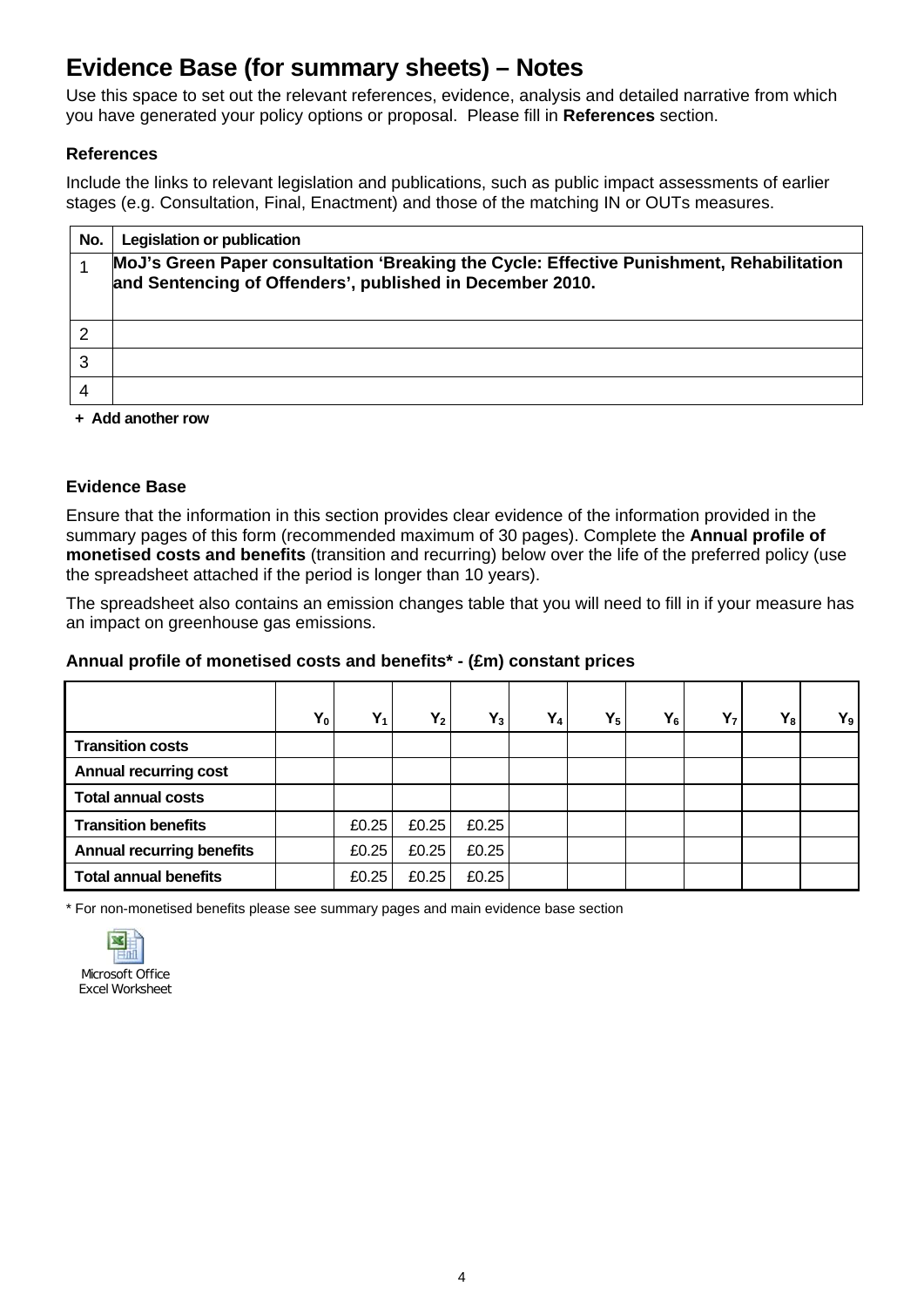# **Evidence Base (for summary sheets)**

# **Rationale**

Ministers should be accountable for Youth Justice. We do not believe that it is right for unelected individuals in a Non Departmental Public Body at arm's length from government, to be responsible for spending approx £300m of taxpayers' money (see YJB annual report and accounts 2010) to purchase secure accommodation for young people. There are times when it is right, in limited situations, to detain children and young people who have committed offences but Ministers, not unelected officials, should be responsible for determining the standards required in custody and for ensuring that these young people are accommodated safely.

# **Policy Objectives**

Policy objectives are gathered from the three tests the Government is applying to all arm's lengths bodies in order to reduce the amount of arm's length bodies.

The three tests applied to all arm's length bodies were:

- **1.** Does it perform a technical function?
- **2.** Does it perform a function that needs to be politically impartial?
- **3.** Does it need to act independently to establish the facts?

# **Policy Options:**

## **Option 0: Do nothing**

The Government's policy is to reduce the number of public bodies. The YJB's responsibilities are:

- Advising the Justice Secretary on the operation of, and standards for, the youth justice system
- Monitoring the performance of the youth justice system
- Purchasing places for, and placing, children and young people remanded or sentenced to custody
- Identifying and promoting effective practice
- Making grants to local authorities and other bodies to support the development of effective practice
- Commissioning research and publishing information

None of these responsibilities fulfil the Government's criteria for the continuation of arm's length bodies as set out above. The YJB performs an oversight role and does not act independently to establish facts like an Inspectorate and nor does it perform a function that needs to be politically impartial. Indeed Ministers have taken this decision, in part, because they should have more accountability for the youth justice system. We do not consider that the YJB can be described as performing a technical function, like for example scientific or statistical provision, and we believe that purchasing custodial places and placing young people in custody are functions that can be carried out from within the MoJ. The abolition of the YJB is therefore entirely consistent with the application of the Government's tests and doing nothing would mean that the MoJ was not acting in accordance with Government policy.

# **Option 1: Abolish the Youth Justice Board**

*Overview:*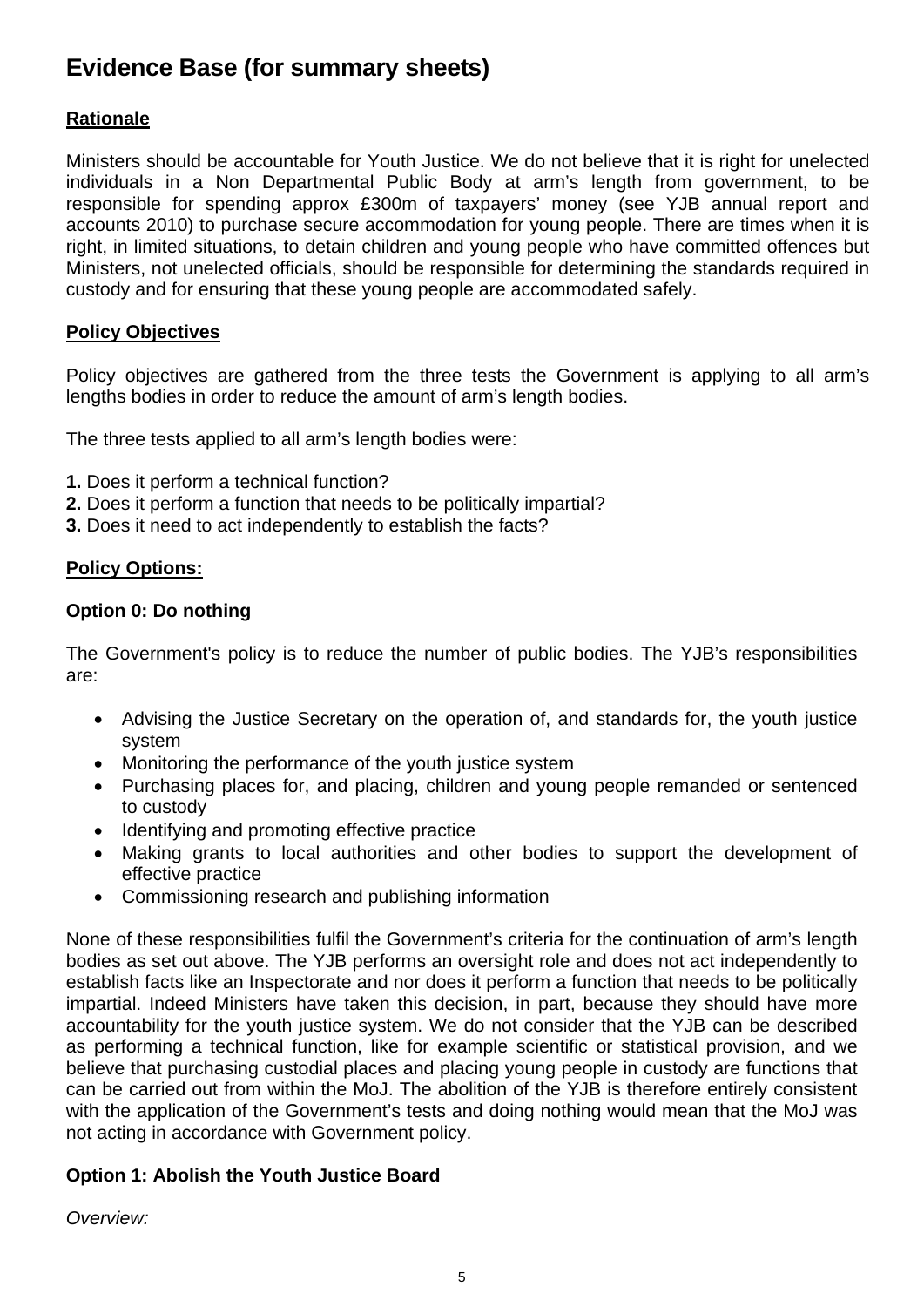We propose to abolish the YJB and to carry out its main functions in the MoJ. We consider that giving Ministers direct accountability for youth justice will support the delivery of better outcomes and better value for money. Ministers feel that it is no longer necessary to have an independent agency to deliver the functions of the YJB and that they are best placed to lead further reductions in first time entrants to the youth justice system, further reductions in re-offending by young people and reductions in the use of custody for young people.

The MoJ will take on the responsibility for the following YJB functions:

- Overseeing local Youth Offending Teams
- Disseminating effective practice
- Commissioning a distinct secure estate
- Placing young people in custody

We propose that the main functions of the YJB will be delivered by a new Youth Justice Division in the MoJ under clear Ministerial leadership. The Youth Justice Division will continue this Government's focus on meeting the needs of children and young people in the youth justice system and will deliver the main functions of the YJB.

The Youth Justice Division will create a powerful central impetus behind future improvement. In the current climate where other departments have a wide range of priorities and scarcer resources it is Ministers who are best placed to lead the youth justice system. This leadership role will include work with other departments to develop properly co-ordinated policies that will help young people who have offended or who are at risk of offending turn their lives around

#### *Costs and Benefits:*

This decision is about ensuring accountability for and driving further improvements in, youth justice outcomes. There will be some small direct savings attributable to the abolition, these are in respect of the costs of board members who will no longer be required post abolition. We estimate these costs to be approximately £250k per annum (see explanation at page 2).

It is estimated that the Youth Justice Board will make savings of approximately £6m by 2014-15 from its operating costs as result of the transition of some of its functions into the MoJ (see explanation at page 2). These savings will be realised through the closer integration of services between the YJB and the MoJ, This includes increased efficiency through the integration of back office functions such as IT, HR and communications and through co-locating in MoJ buildings. The transition process itself will incur some costs which will reduce any planned savings in the initial year of transition. The MoJ and the YJB are working together to identify the extent of the costs involved in the transition process.

We also expect abolition will provide increased value for money from a more efficient system and closer alignment between the role of the policy and the role of delivery functions. The new governance procedures will also reduce any duplication between the MoJ's youth justice policy responsibilities and the YJB. We anticipate providing a more focused governance structure that responds directly to Ministerial decisions and broader Government policy with closer political and Ministerial accountability. Increased Ministerial accountability is likely to provide an increased focus on 'what works' and 'effective practice' which will support the Government's policy on financial incentives and payment by results which may help to reduce costs in the youth justice system over and above the level of savings currently expected.

#### *Green paper:*

Our proposals reflect what was set out in the MoJ's Green Paper consultation 'Breaking the Cycle: Effective Punishment, Rehabilitation and Sentencing of Offenders', published in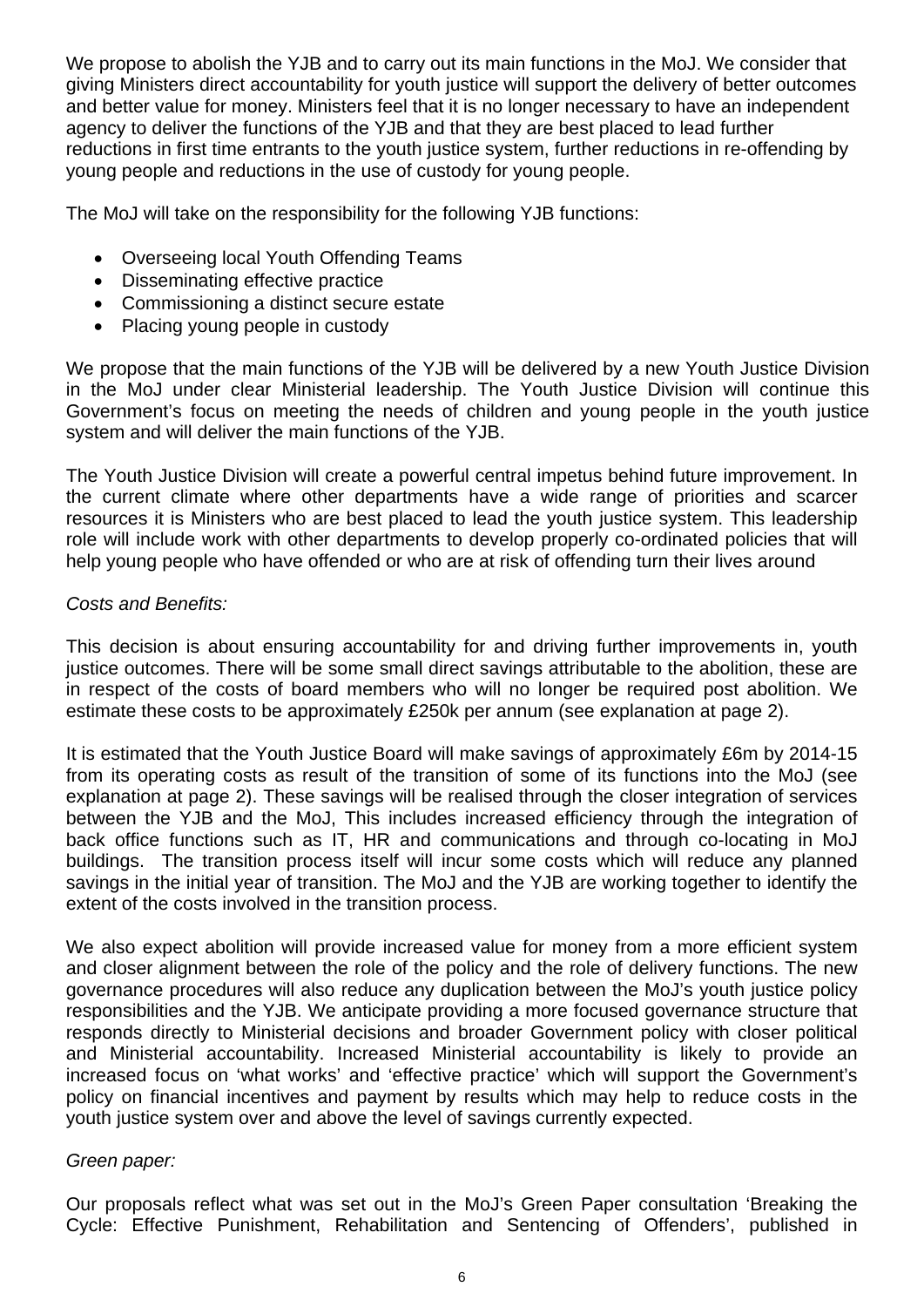December 2010. In our view this represents the best way of continuing to reduce offending and re-offending by young people

# *Timing:*

The timing of the abolition of the YJB is subject to the passage of the Public Bodies Bill and the commencement of the necessary secondary regulations. We estimate that we will not be in a position to abolish the YJB until April 2012 at the earliest.

# **Specific Impact Tests**

*Statutory Equality Duties:* 

The roles and responsibilities of the YJB will be absorbed into the MoJ. Therefore it is anticipated there will not be any impact on equality issues. An Equality Impact initial screening document is attached.

## **Competition Assessment**

The impact is not significant on competition.

The proposal does not:

- Directly limit the number or range of suppliers (or providers);
- Indirectly limit the number or range of suppliers (e.g. by altering demand);
- Limit the ability of suppliers to compete;
- Limit suppliers' incentives to compete vigorously.

# **Small Firms Impact Test**

The impact is not significant on small firms as the YJB is public sector focussed. A small number of suppliers to the YJB may be affected by a loss in revenue (although most office supplies will be provided through MoJ central contracts and existing YJB contracts are likely to be novated).The proposals do not impose additional costs on small business.

#### **Carbon Assessment**

The impact on the emission of Greenhouse Gases is negligible. There may be a small reduction in energy use as the office spaces in London are no longer required and YJB staff move into MoJ Offices. People may have to travel more or less if they find alternative work but that is uncertain.

#### **Other Environment**

This i s not broadly applicable as the policy will not:

- lead to a change in the financial costs or environmental and health impacts of waste management;
- impact significantly on air quality;
- involve any material change to the appearance of the landscape or townscape:
- change the degree of water pollution; levels of abstraction of water; exposure to flood risk;
- disturb or enhance habitat or wildlife;
- affect the number of people exposed to noise or the levels of exposure.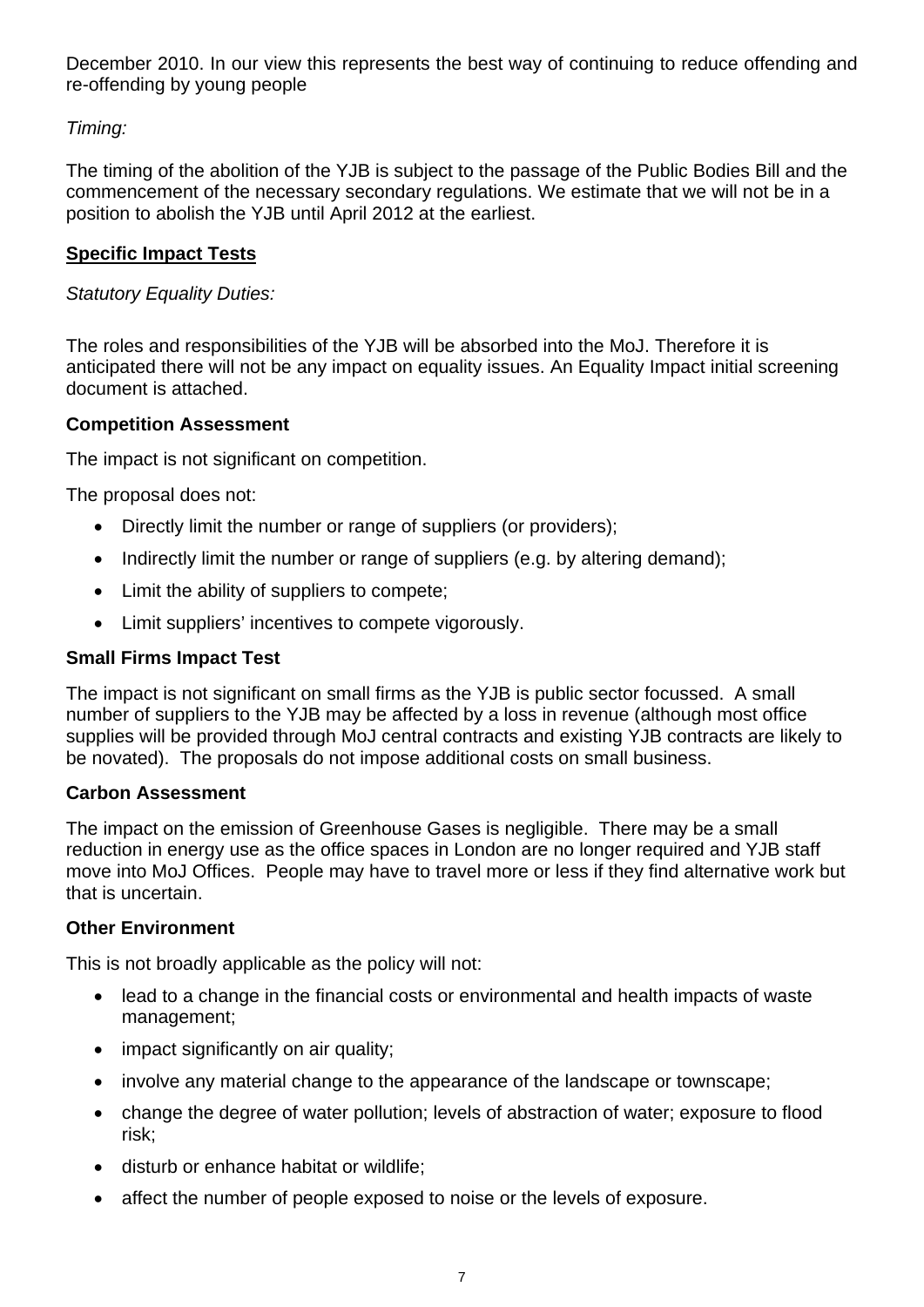## **Health Impact Assessment**

The policy will not have a significant impact on human health.

# **Human Rights**

The policy is compliant with the Human Rights Act.

## **Justice Impact Test**

There is no impact on Legal Aid or on the wider justice system as the abolition of the YJB will not impact on the delivery of youth justice (e.g. Youth Offending Teams, youth courts and a distinct youth secure estate will remain in place).

# **Rural proofing**

This policy is unlikely to have a different impact in rural areas.

## **Sustainable Development**

The Government has committed to five principles of sustainable development:

- Living within environmental limits;
- Ensuring a strong, healthy and just society;
- Achieving a sustainable economy;
- Promoting good governance;
- Using sound science responsibly.

This proposal supports the principles of ensuring a just society; achieving a sustainable economy and promoting good governance.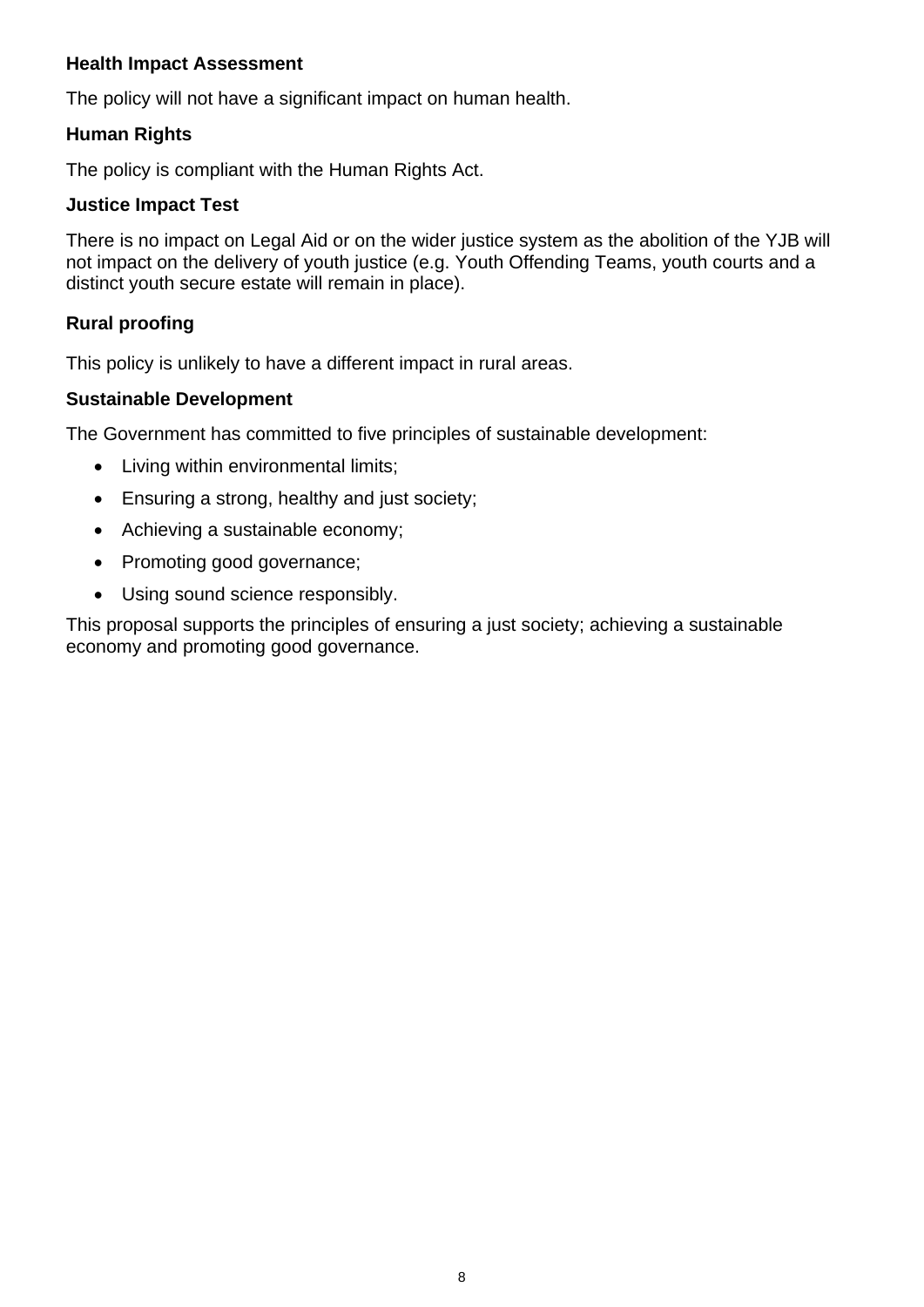# **Annexes**

Annex 1 should be used to set out the Post Implementation Review Plan as detailed below. Further annexes may be added where the Specific Impact Tests yield information relevant to an overall understanding of policy options.

# **Annex 1: Post Implementation Review (PIR) Plan**

A PIR should be undertaken, usually three to five years after implementation of the policy, but exceptionally a longer period may be more appropriate. If the policy is subject to a sunset clause, the review should be carried out sufficiently early that any renewal or amendment to legislation can be enacted before the expiry date. A PIR should examine the extent to which the implemented regulations have achieved their objectives, assess their costs and benefits and identify whether they are having any unintended consequences. Please set out the PIR Plan as detailed below. If there is no plan to do a PIR please provide reasons below.

**Basis of the review:** [The basis of the review could be statutory (forming part of the legislation), i.e. a sunset clause or a duty to review , or there could be a political commitment to review (PIR)];

We do not propose to have a formal review of the abolition of the YJB. However, we will consistently review the performance of the youth justice system and its governance in the MoJ

**Review objective:** [Is it intended as a proportionate check that regulation is operating as expected to tackle the problem of concern?; or as a wider exploration of the policy approach taken?; or as a link from policy objective to outcome?]

We will use the publication of key performance information to inform us as to whether our reforms have helped us to achieve key performance outcomes

**Review approach and rationale:** [e.g. describe here the review approach (in-depth evaluation, scope review of monitoring data, scan of stakeholder views, etc.) and the rationale that made choosing such an approach]

We will use data to inform our approach. We will also meet regularly with stakeholders to discuss the new governance arrangements and check whether delivery is being affected by our changes

Baseline: [The current (baseline) position against which the change introduced by the legislation can be measured]

**Success criteria:** [Criteria showing achievement of the policy objectives as set out in the final impact assessment; criteria for modifying or replacing the policy if it does not achieve its objectives]

Continuing current reductions in key performance areas, on first time entrants, reoffending and the use of custody would indicate the transition of the governance arrangements had been a success

**Monitoring information arrangements:** [Provide further details of the planned/existing arrangements in place that will allow a systematic collection systematic collection of monitoring information for future policy review]

MoJ already has a system in place which monitors key data on re-offending, first time entrants and custody rates.

**Reasons for not planning a review:** [If there is no plan to do a PIR please provide reasons here]

We are not planning a formal review because the abolition of the YJB and its oversight function is separate to the delivery of the youth justice on the ground. However, we will monitor the key youth justice outcomes to assess the performance of the youth justice system under the new governance and oversight arrangements. If the performance of the youth justice system declines we will respond and investigate accordingly.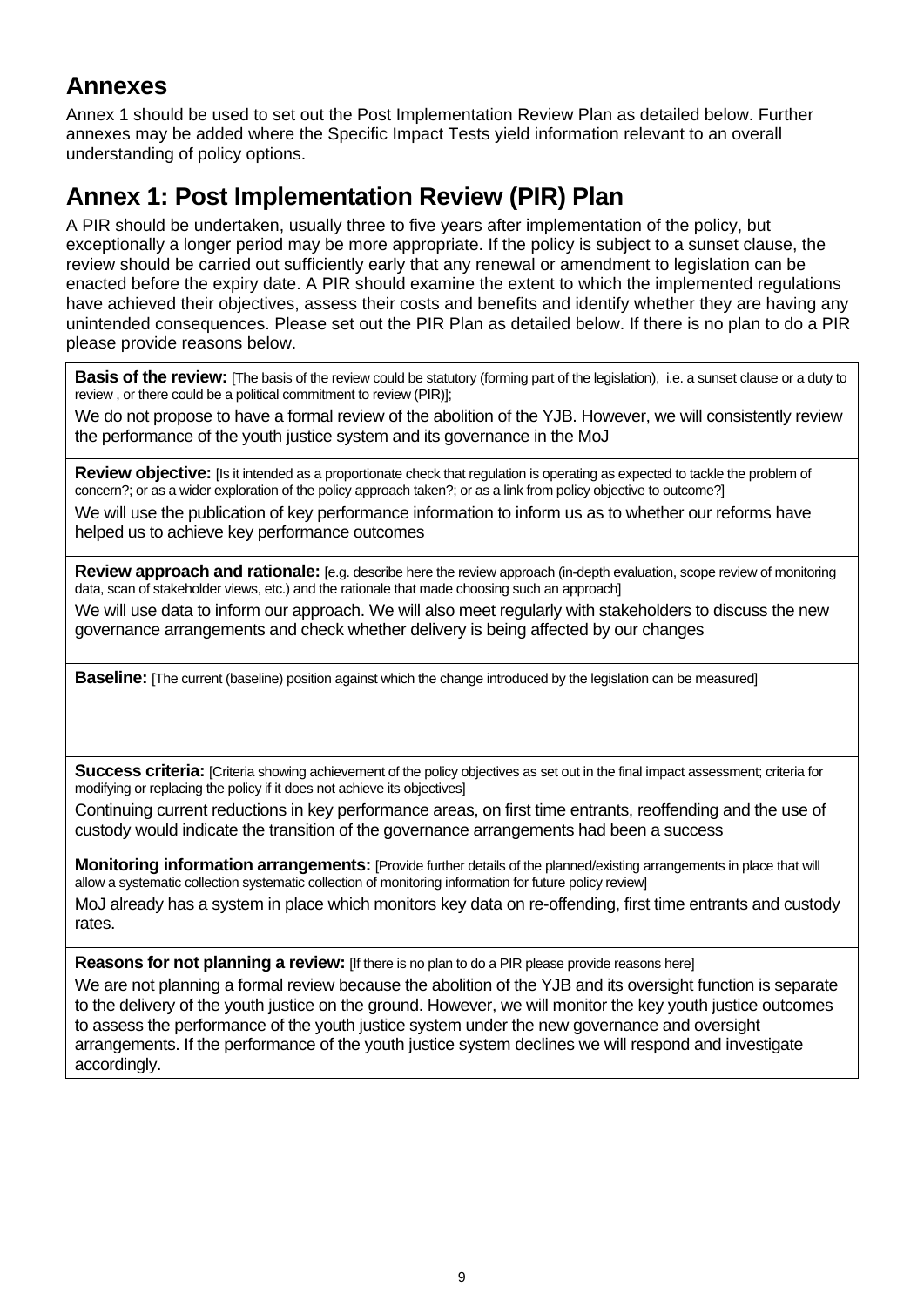# **Annex 2: Equality Impact Assessment Initial Screening – Relevance to Equality Duties**

The EIA should be used to identify likely impacts on:

- **•** disability
- race
- sex
- gender reassignment
- $\bullet$  age
- religion or belief
- sexual orientation
- pregnancy and maternity
- caring responsibilities (usually only for HR polices and change management processes such as back offices)
	- 1 Name of the proposed new or changed legislation, policy, strategy, project or service being assessed.

Public Bodies Bill - Abolition of the Youth Justice Board

2 Individual Officer(s) & unit responsible for completing the Equality Impact Assessment.

Fenella Wigham - Youth Justice Policy Unit, Ministry of Justice Joe Murphy - Youth Justice Policy Unit, Ministry of Justice

3 What is the main aim or purpose of the proposed new or changed legislation, policy, strategy, project or service and what are the intended outcomes?

| Aims/objectives                                                                                                                                                                                                                                                                                                                                                                                                                                                                                                                                                                                                                                                                                                      | <b>Outcomes</b>                                                                                                                                                                                                                                                                                                                                                                                                                                                                                                                                                                                                                                       |
|----------------------------------------------------------------------------------------------------------------------------------------------------------------------------------------------------------------------------------------------------------------------------------------------------------------------------------------------------------------------------------------------------------------------------------------------------------------------------------------------------------------------------------------------------------------------------------------------------------------------------------------------------------------------------------------------------------------------|-------------------------------------------------------------------------------------------------------------------------------------------------------------------------------------------------------------------------------------------------------------------------------------------------------------------------------------------------------------------------------------------------------------------------------------------------------------------------------------------------------------------------------------------------------------------------------------------------------------------------------------------------------|
| The Government is committed to reducing the<br>number of public bodies and to clarifying lines of<br>accountability The three tests applied to all arm's<br>length bodies were:<br>- does it perform a technical function?<br>- does it perform a function that needs to be<br>politically impartial?<br>- does it need to act independently to establish the<br>facts? The YJB fulfills none of these criteria and<br>therefore Ministers decided that it should be<br>abolished. The YJB was established by statute<br>under section 41 of the Crime and Disorder Act<br>1998. Therefore it requires primary legislation,<br>under the powers in Schedule 1 of the Public<br>Bodies Bill, to enable its abolition. | The abolition of the Youth Justice Board and the<br>transfer of its core functions into the Ministry of<br>Justice. The Government considers that giving<br>Ministers direct accountability for youth justice will<br>support the delivery of better outcomes and better<br>value for money. Ministers feel that it is no longer<br>necessary to have an independent agency to<br>deliver the functions of the YJB and that they are<br>best placed to lead further reductions in first time<br>entrants to the youth justice system, further<br>reductions in re-offending by young people and<br>reductions in the use of custody for young people. |

4 What existing sources of information will you use to help you identify the likely equality impacts on different groups of people?

The main group affected by the proposal will be the employees of the Youth Justice Board. The YJB currently has 250 members of staff. This number includes full time staff, fixed term staff, contractors and board members. To identify any equality impacts the following sources of information will be considered:

- Staffing statistics and diversity data for YJB employees.
- Feedback from the public consultation